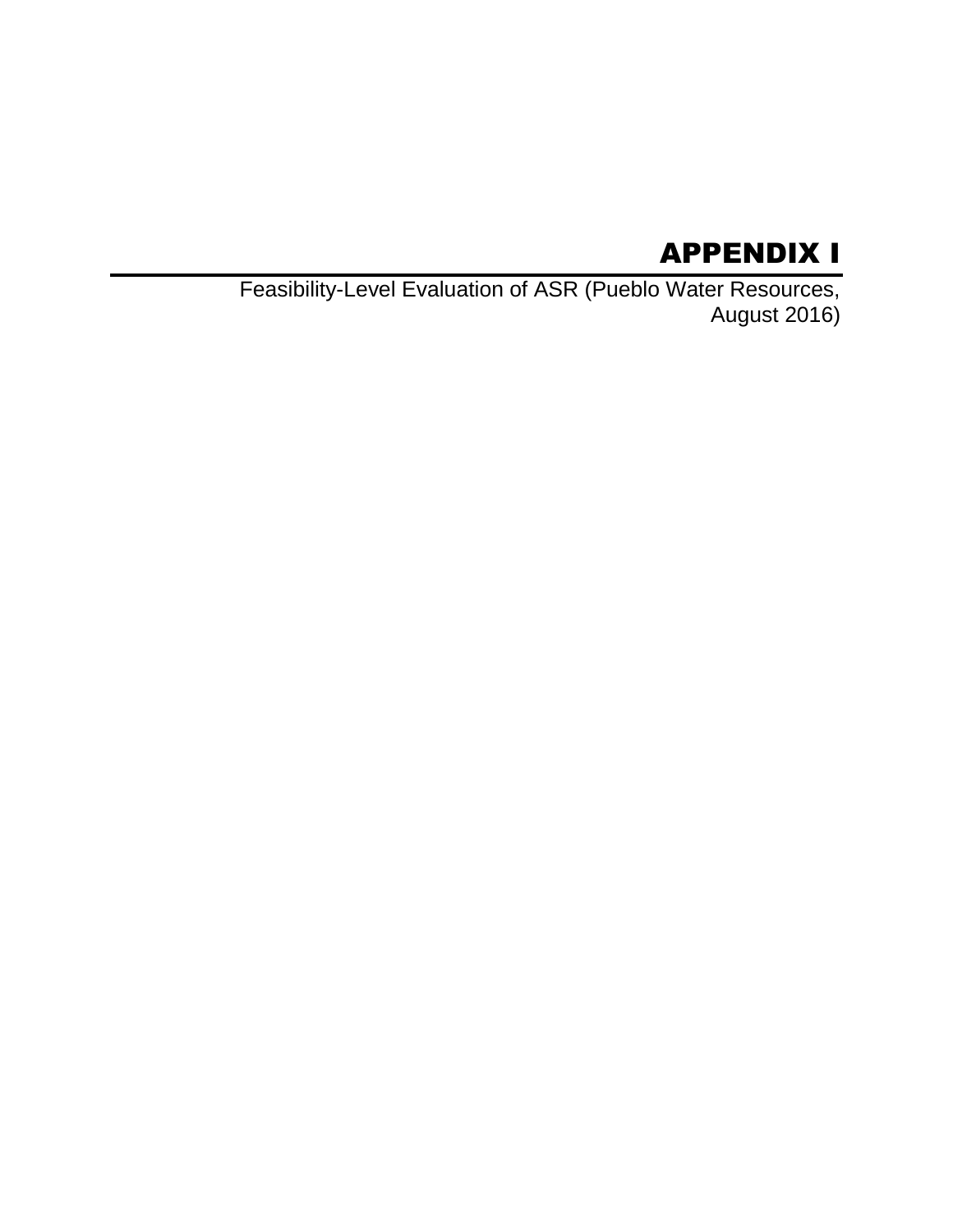| <b>TECHNICAL MEMORANDUM</b><br><b>Pueblo Water Resources, Inc.</b><br>4478 Market St., Suite 705<br>Ventura, CA 93003 |                                                                                     | Tel:⊦<br>Fax: | 805.644.0470<br>805.644.0480 |             | WATEF FESOUFCES |  |
|-----------------------------------------------------------------------------------------------------------------------|-------------------------------------------------------------------------------------|---------------|------------------------------|-------------|-----------------|--|
| To:                                                                                                                   | West Yost Associates                                                                |               |                              | Date:       | August 29, 2016 |  |
| Attn:                                                                                                                 | Elizabeth Drayer, Engineering Manager                                               |               |                              | Project No: | 13-0050         |  |
| Copy To:                                                                                                              | Gerry Nakano, Vice President                                                        |               |                              |             |                 |  |
| From:                                                                                                                 | Michael Burke, Principal Hydrogeologist                                             |               |                              |             |                 |  |
|                                                                                                                       | Robert Marks, Principal Hydrogeologist                                              |               |                              |             |                 |  |
| Subject:                                                                                                              | Feasibility Level Evaluation of Aquifer Storage and Recovery (ASR), City of Modesto |               |                              |             |                 |  |

This memorandum presents a reconnaissance-level evaluation of the feasibility of the City of Modesto (City) implementing an aquifer storage and recovery (ASR) program whereby seasonally available surplus surface water supplies would be injected into aquifers underlying the City's service area, stored, and subsequently recovered. Considered and discussed in this technical memorandum is the hydrogeologic framework with respect to ASR operations and an assessment and ranking of candidate wells owned by the City that may be suitable for use as ASR facilities. Target aquifers and areas within the City's Sphere of Influence have been identified, and an analysis of the framework and constraints analysis associated with ASR is presented. This conceptual evaluation is intended to provide the City preliminary information regarding the potential capacity of an ASR program for the City.

# **BACKGROUND**

ASR is a form of managed aquifer recharge that involves the seasonal banking of water in an aquifer during times when excess water is available (typically winter and spring), and subsequent recovery of the water from the aquifer when needed (typically fall and summer). ASR utilizes dual-purpose injection/recovery wells for the injection of water for storage and the recovery of the stored water by pumping. The advantage of ASR technology is that it allows recharge to be applied in those geographic areas or aquifer zones with the most need, or where available groundwater storage space is the greatest. In addition, ASR sites require minimal land use area, so they can be more easily located than spreading basins or other recharge facilities.

The City owns and operates 110 groundwater supply wells located throughout the City's service area. Of these 92 are located within the contiguous service area, and 18 are located in the outlying service areas. Conceptually, treated surface water purchase on a wholesale basis from MID could be used when seasonally available surplus supply is available to develop an ASR program for the City. The ASR program may provide to the City the benefits of system peaking, enhanced groundwater operational yield, and improved quality of groundwater supplies.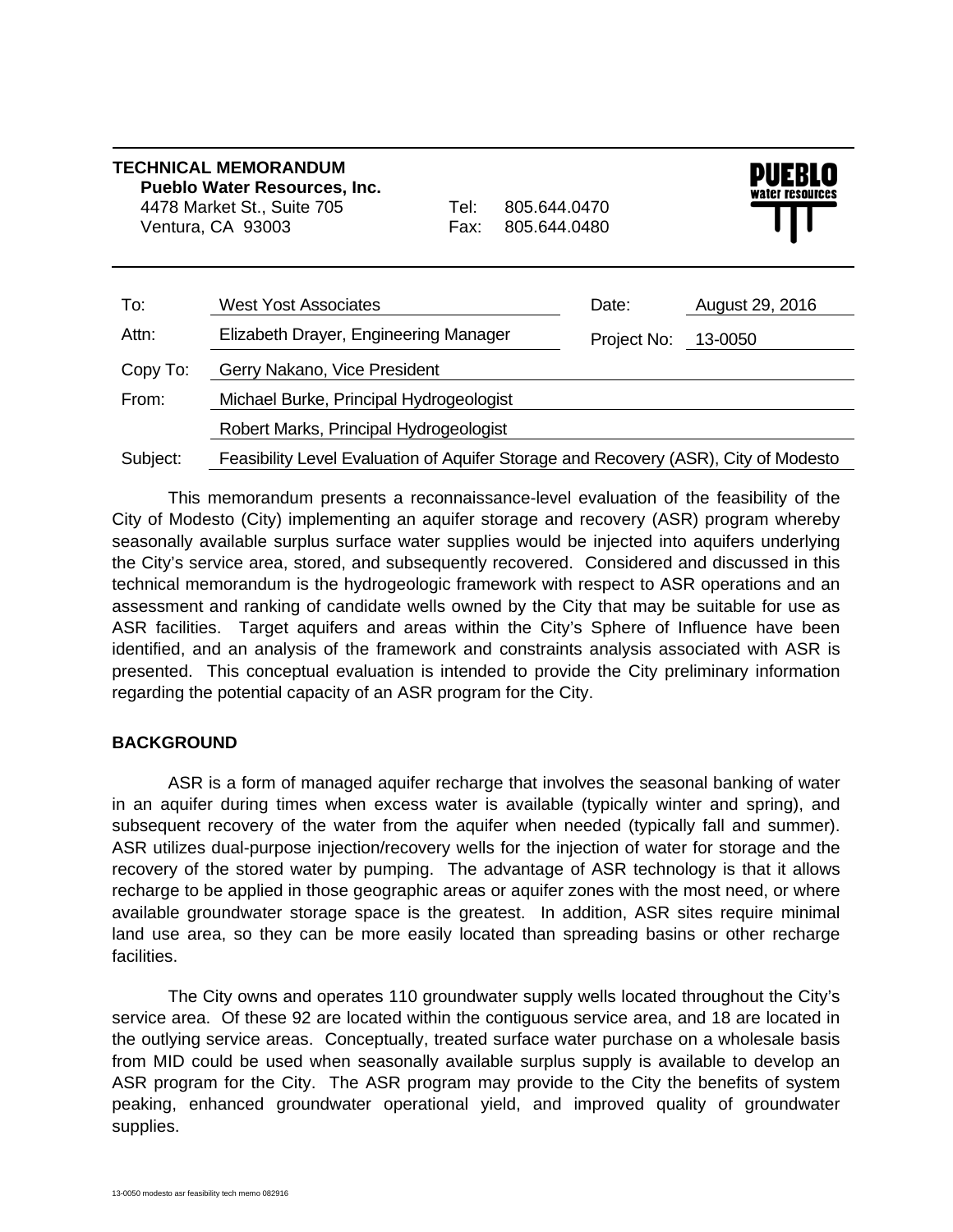## **HYDROGEOLOGIC SETTING**

The success of an ASR project depends on the ability to physically place water into the aquifer and to effectively store and retrieve this previously stored water. The hydrogeology of the aquifer system controls the rate at which water can be injected, the amount that can be stored, and the ability to recover the stored water. The hydrogeologic factors affecting the feasibility of an ASR program include groundwater basin structure and geometry, hydrostratigraphy, aquifer hydraulic parameters, and water-level conditions. For example, aquifer transmissivity affects the ability to get water into and out of the aquifer. The lower the transmissivity, the more head (drawup or mounding) will be required at the injection well to achieve a given flow rate. Not all of these factors must be maximized for an ASR project to be successful, as less than optimum conditions for a particular hydrogeologic criterion can be offset by another. For example, in a basin where depth to water is great, lower transmissivities are acceptable as greater drawup is available to convey more water into the target aquifer(s).

#### **Regional Setting**

The City's service area is located primarily within the Modesto Subbasin, and portions of the City's service area are within the Turlock Subbasin (to the south), the East San Joaquin Subbasin (to the north), and the Delta-Mendota Subbasin (to the southwest). The subbasins are located within the northern portion of the San Joaquin Valley Groundwater Basin, which is a north-south trending structural trough approximately 200 miles long and 70 miles wide. The trough contains as much as 36,000 feet of sediments derived from marine deposition during periods of inundation by the Pacific Ocean, and continental deposits derived from erosion of the surrounding mountains; the Sierra Nevada to the east and the Coast Ranges to the west. Of the 36,000 feet of sediments within the structural trough, only the upper 800 feet, approximately, are considered to be suitable for groundwater supply development.

The hydrogeologic features of the subbasins that comprise the study area are complex and represent a sequence of overlapping sediments derived primarily from the San Joaquin River, the Stanislaus River, and the Tuolumne River. In general, the subbasins consist of unconfined and confined aquifer systems. The presence of abundant clay layers within the unconfined systems results in semi-confined conditions in some areas. The most distinctive feature of the aquifer system within the study area, and through much of the San Joaquin Valley Groundwater Basin, is the Corcoran Clay, an aerially extensive diatomaceous lacustrine deposit that occurs within the southwestern portion of the study area. The Corcoran Clay is hydrogeologically significant in that it separates the upper and lower Turlock Lake Formation, and occurs at depths of approximately 200 feet in the vicinity of the City. The eastern margin of the Corcoran Clay generally transects the City's service area, trends northwest to southeast, and roughly parallels Highway 99.

In general, the study area is underlain by alluvial deposits of gravel, sand, silt and clay, ranging in age from Holocene to Tertiary. The principal hydrogeologic units in the study area consist of the following units (from youngest to oldest):

- Alluvium
- Modesto Formation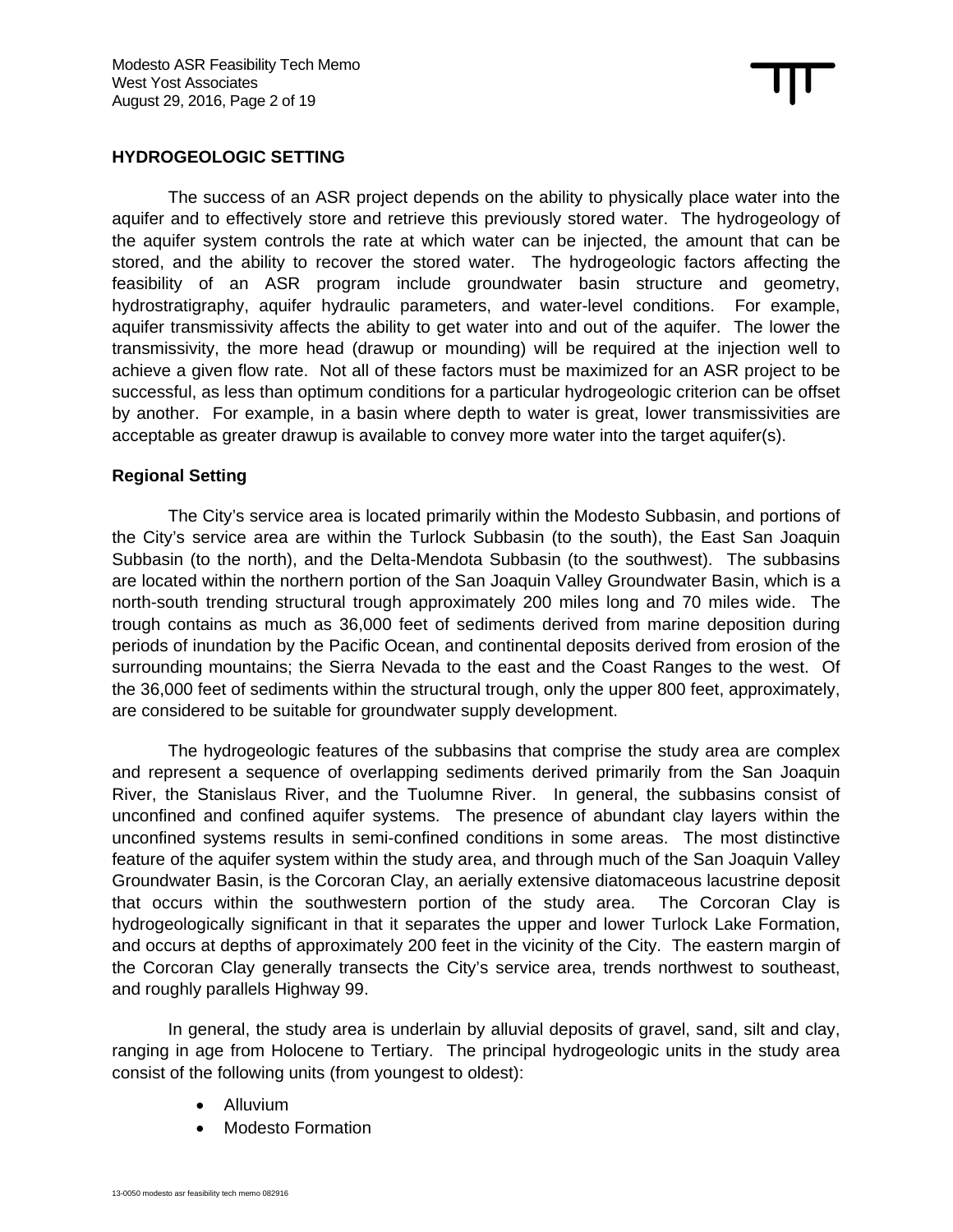- Riverbank Formation
- Turlock Lake Formation
- Laguna Formation
- Mehrten Formation
- Valley Springs Formation
- Ione Formation

A brief description of these units and their hydrogeologic characteristics and significance is presented below:

**Alluvial Deposits.** The alluvial deposits consist of unconsolidated sand, silt and clay along rivers. These shallow deposits are generally not saturated and are considered to be nonwater bearing.

**Modesto Formation.** The Modesto Formation is comprised of fluvial deposits of sand, gravel and silt, and is exposed at the surface throughout much of the study area. The Modesto Formation attains thicknesses as much as 120 feet, and generally yields moderate quantities of water where saturated.

**Riverbank Formation.** Fluvial deposits primarily of sand, with scattered gravel and silt lenses make up the Riverbank Formation. The thickness of this unit varies between 150 feet to 250 feet. Moderate well yields are typical for the Riverbank Formation.

**Turlock Lake Formation.** The Turlock Lake Formation consists of alluvial deposits of silt, sand, and gravel derived from the Sierra Nevada. The thickness of the Turlock Lake Formation increases toward the western portion of the study, and is generally less than 600 feet maximum. In the western portion of the study area, the Turlock Lake Formation is divided into upper and lower units which are separated by the Corcoran Clay. The Corcoran Clay is an aerially extensive diatomaceous lacustrine clay that underlies portions of the Modesto area, and occurs at the base of the upper Turlock Lake formation. Beneath the City of Modesto, the depth to the top of the Corcoran Clay is approximately 200 feet, and the thickness of the clay is approximately 60 feet. Above the Corcoran Clay, groundwater is generally as unconfined to semi-confined, below the clay, groundwater is confined. The Turlock Lake Formation generally yields moderate to large quantities of water.

**Laguna Formation.** The Laguna Formation is comprised of alluvial deposits of gravel, sand and silt derived from re-worked Merhten Formation (dark volcanics) and Sierra Nevada (light colored) granitics. Upper and lower units of the Laguna Formation are separated by a strongly developed reddish brown a paleo soil. This formation supports variable well yields.

**Merhten Formation.** Derived from volcanic rocks, the Merhten Formation consists of sandstone, breccia, conglomerate, tuff, siltstone and claystone. Generally described as 'black sands' on driller's logs, coarser grained units are capable of producing large quantities of water. There are some reports of saline water in western portion of study area within the Merhten Formation, and locally in some other parts of the study area.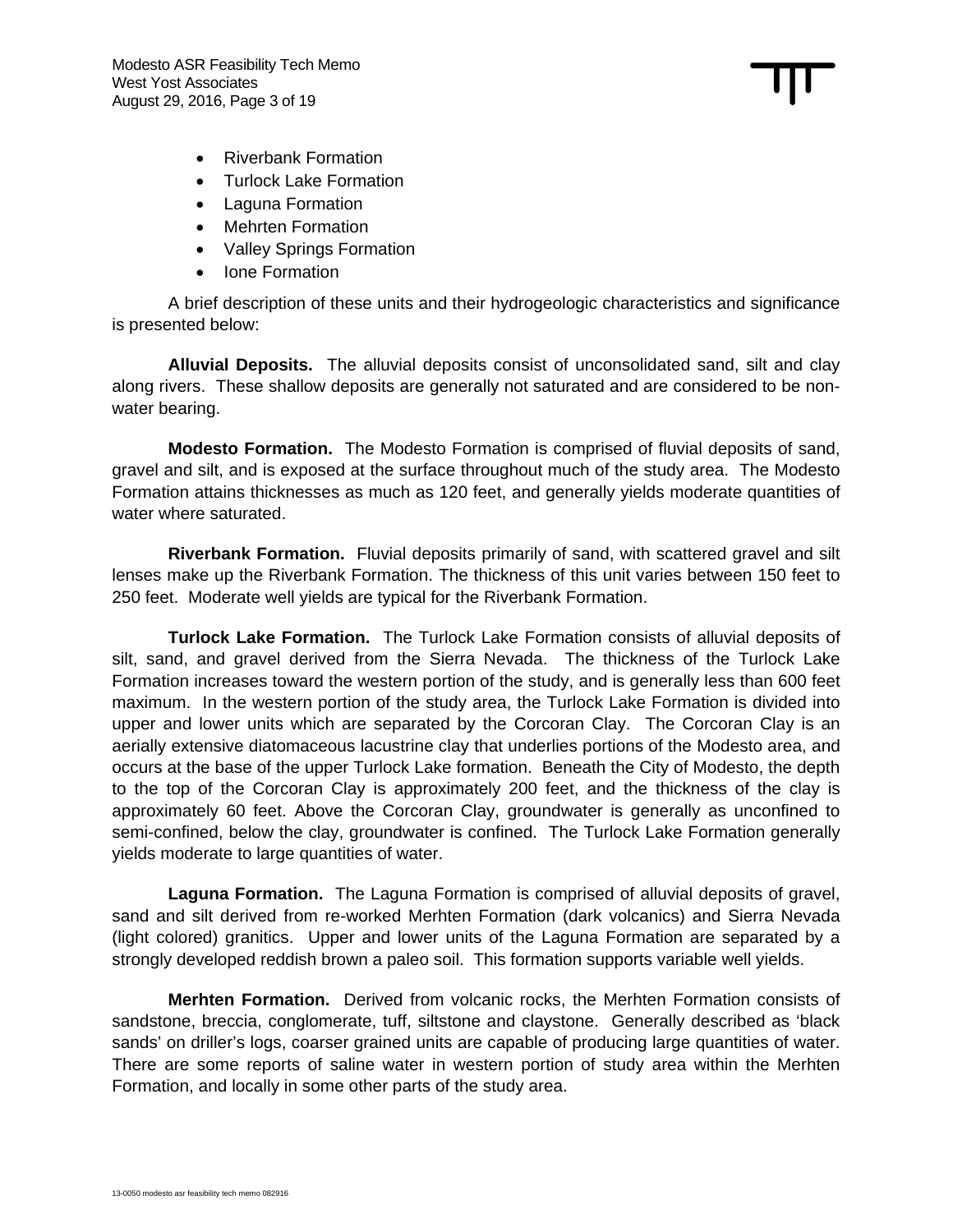**Valley Springs Formation**. The Valley Springs Formation is a non-marine sequence of tuff, sandstone, siltstone, and claystone, with ash, sand, and gravel generally in a clayey matrix. Generally low to moderate yielding wells are associated with the Valley Springs Formation, but reportedly this unit provides good water quality.

**Ione Formation.** The Ione Formation consists of lacustrine, lagoonal, and marine deposits consisting of clay, sand, sandstone and conglomerates. Coarse grained units within this formation are cemented or have high clay content, which generally results in low to moderate yields to wells.

# **Aquifer Systems**

Groundwater in the study area occurs under unconfined, semi-confined, and confined conditions. The unconfined aquifer above the Corcoran Clay is comprised of alluvial sediments of the Modesto, Riverbank, and upper Turlock Lake Formations. To the east where the Corcoran Clay does not exist, the unconfined aquifer becomes semi-confined at depth due to the presence of discontinuous clay lenses and extensive paleosols. Toward the east, the unconfined/semi-confined system includes sediments of the Riverbank and Turlock Lake Formations, and also includes sediments from the upper Mehrten formation. The thickness of the unconfined aquifer system increases to the west, and in the vicinity of the City's service area, the thickness of the unconfined aquifer ranges between approximately 150 feet and 200 feet. Groundwater within the unconfined system generally flows to the west and southwest toward the center of the valley, except in localized areas where pumping troughs have developed.

The freshwater confined aquifer system includes alluvial sediments of the Turlock Lake and Merthen Formations. Confinement of this aquifer system in the western portion of the study area is provided by the Corcoran Clay. The bottom of the freshwater confined system has been defined as the boundary where the specific conductance of groundwater increases above 3,000 microsiemens per centimeter. Near Modesto, the depth of the freshwater confined systems appears to be approximately 400 feet to 500 feet. There are insufficient data to characterize the direction of regional groundwater flow in the confined system; however, because of recharge to the overlying unconfined aquifer system and pumping from the aquifers below the Corcoran Clay, there is likely some degree of downward vertical flow to the confined system.

#### **Water Levels**

Groundwater levels in the study area have declined since the 1960's in response to increases in pumping since that time. Hydrographs prepared by the USGS for select wells representing unconfined and semi-confined aquifers in the vicinity of the City's service show a steady decline in water levels between the period 1969 through the early 1990's. Beginning in the early 1990's, a series of wet years and the completion of the MRWTP in 1995, which provided additional water supply, resulted in water level recovery since that time.

Review of groundwater elevation contour maps for the unconfined aquifer of the Modesto Groundwater Basin dating back to 1958 show the development of a pumping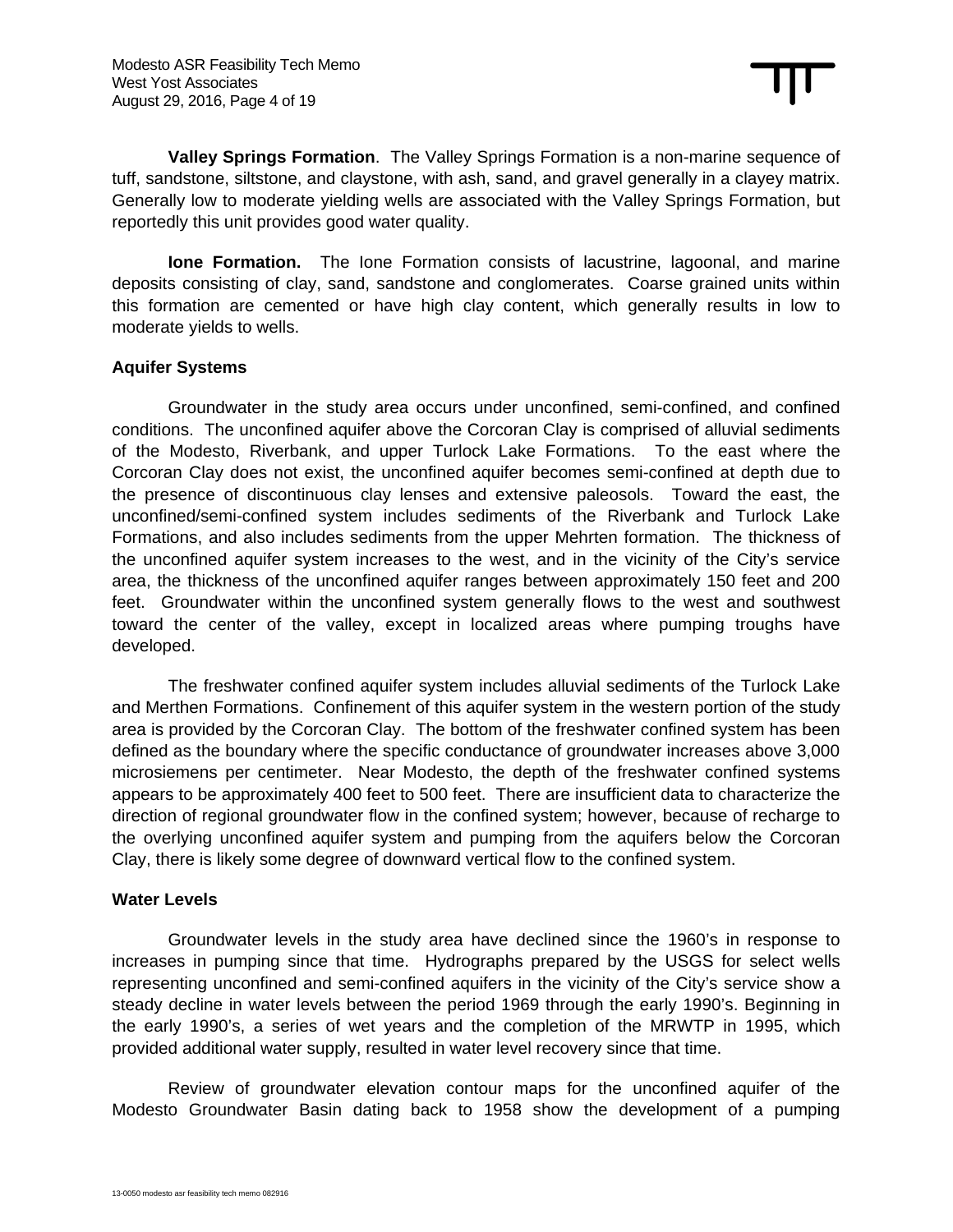depression over time. Water elevations in the vicinity of the City in 1958 ranged between approximately 70 feet msl to 90 feet msl with no apparent development of a trough at that time. The contours show a westerly to southwesterly flow direction. The development of the trough appears to begin in the early- to mid-1970's, reaching maximum development in the early 1990's when the groundwater surface elevation at center of the trough near the southwest portion of the City was as low as 20 feet msl. Relatively recent groundwater elevation contours (Winter 2011) show that the water surface elevation in the northern portion of the City was about 55 feet msl, and groundwater appeared to flow south/southeast across the City to a pumping trough where the water surface elevation was approximately 25 feet msl.

Groundwater elevation contours for the Modesto Subbasin for selected periods between 1958 and 2010 are presented in the City of Modesto Water Master Plan (West Yost Associates) as Figures 4-4 through 4-7.

# **Aquifer Hydraulic Parameters**

The key aquifer hydraulic parameters affecting groundwater flow and well performance are transmissivity (the product of hydraulic conductivity and saturated thickness) and storativity. These factors affect the ability to move water into and out of the aquifer. For example, the lower the transmissivity, the more head (water level drawup or mounding) will be required at the ASR well to achieve a given injection rate. During injection, excessive well pressures must be limited to avoid fracturing of confining layers or raising offsite water levels to an unacceptable level (e.g., raising ground water levels above ground surface at offsite wells).

Site specific aquifer parameter data can only be developed from controlled pumping tests. The storativity value of an aquifer requires a controlled pumping test and an associated observation well. Absent formal tests of City wells, aquifer parameter data from published reports on the regional aquifer system are available. Transmissivity values may also be estimated using the specific capacity value (pumping rate divided by total drawdown) of a well and a simplified empirical formula (Jacob) that associates well specific capacity to aquifer transmissivity.

Transmissivity values for the unconfined aquifer above and to the east of the Corcoran Clay have been estimated to be within the range of 60,000 gallons per day per foot (gpd/ft) to 80,000 gpd/ft. The USGS has estimated that specific capacities of wells in the unconfined aquifer system within the study area average approximately 56 gallons per minute per foot of drawdown (gpm/ft), which results in a specific capacity of 84,000 gpd/ft. In unconfined aquifers, the storativity is equivalent to the specific yield of the materials, which for the unconfined aquifer has been estimated to range between 7 and 17 percent.

Transmissivity values for the confined aquifer has been estimated to be within the range of 28,000 gpd/ft to 35,000 gpd/ft. The USGS has estimated that specific capacities of wells in the confined aquifer system within the study area average approximately 24 gallons per minute per foot of drawdown (gpm/ft), which results in a specific capacity of 48,000 gpd/ft. The storativity of the confined aquifer is estimated to be within the range of 0.0001 to 0.000001 (dimensionless).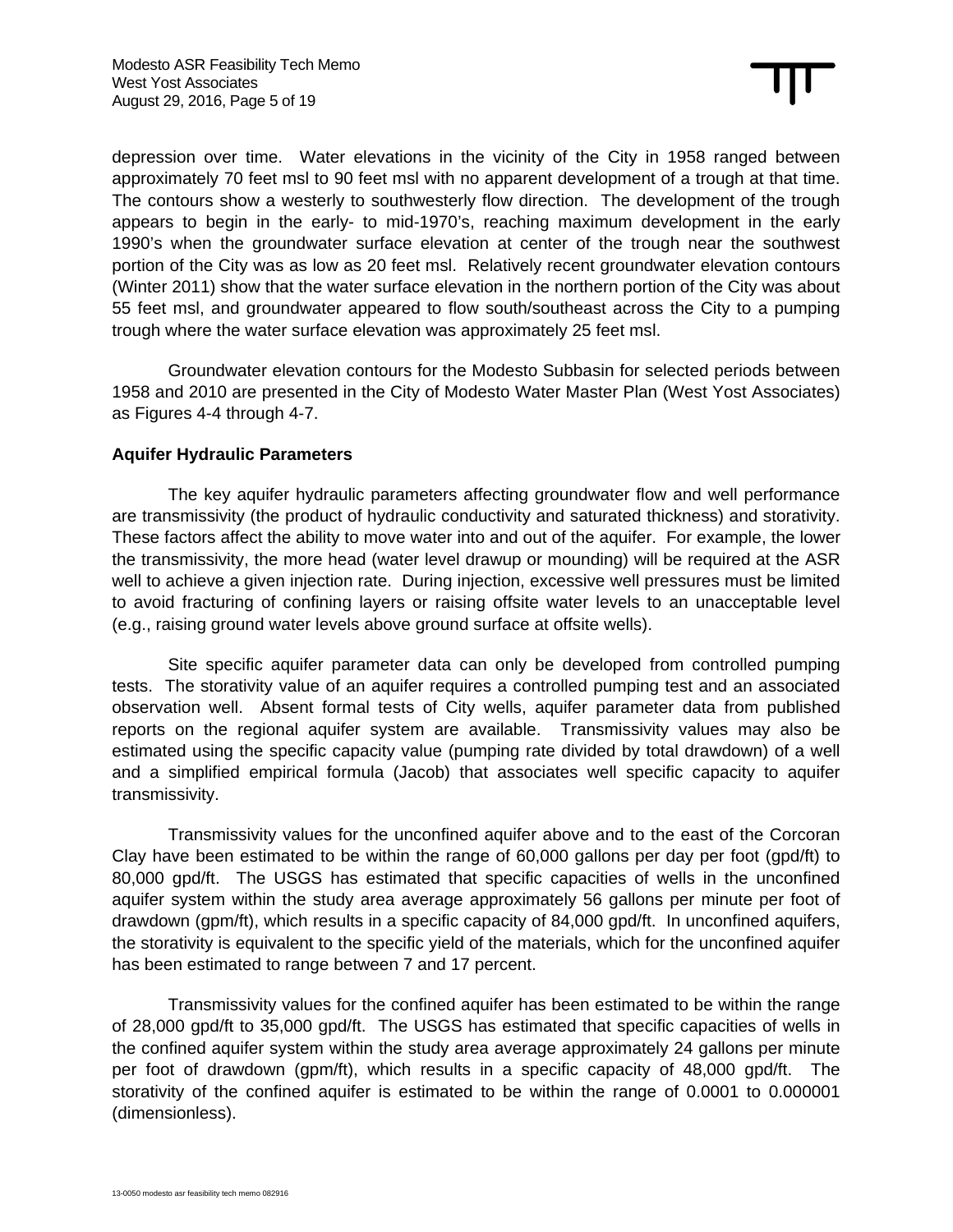## **Groundwater Production Wells**

As of October 2014, the City had a total of 110 groundwater production wells located throughout the City's entire service area. Of these, 92 wells are located within the City's contiguous service area, with the others located in outlying service areas. The locations of the City's wells within the City's service area are shown on **Figure 1** – Well Location Map. Figure 4- 3 in the City of Modesto Water Master Plan (West Yost Associates) shows the locations of the City's wells in relation to the boundaries of the Modesto Subbasin, the Turlock Subbasin, and the Delta Mendota Subbasin.

Construction of the City's wells dates back to the 1920's, although intensification of well drilling and construction began in the 1950's and continues to the present day. The large majority of the City's wells were drilled and constructed by the cable tool method. Construction of City wells by the reverse rotary method, which is the preferred and most common method used today, began in the late 1980's. Since the early 1990's the majority of the wells for the City have been drilled by the reverse rotary method.

Almost all of the City's groundwater production wells are constructed using mild steel casings. More recently, some of the well casings are comprised of a slightly more corrosion resistant grade of steel, for instance copper bearing steel. Due to the age of many of the City's wells and the corrosion and failure of well casings in the past, casing liners have been installed in many of the City's wells. Several wells have been destroyed.

The City's wells generally range in depth between 80 feet and 500 feet, although the depths of most of the City's wells are in the range of approximately 100 feet to 400 feet. Within the City's contiguous service areas, the wells are located in one of two hydrogeologic regimes: in area where the Corcoran Clay is present; and east of the eastern margin of the Corcoran Clay. The majority of the wells within the Corcoran Clay area are completed in the shallower unconfined aquifer that occur above the Corcoran Clay. There are some wells that have well screens that straddle the Corcoran Clay and are completed in the unconfined zone above and within the confined aquifer below. Only two wells (MOD063 and MOD066) are thought to be completed solely in the deeper confined aquifer below the Corcoran Clay. East of the Corcoran Clay, the wells are completed in unconfined to semi-confined aquifer units.

The aquifers in which the City's wells are completed can be quite prolific in terms of well yields. There is a wide range in pumping rates among the City's wells, but some of the wells are capable of producing as much as 2,500 gpm. Specific capacities of the City's wells are within the range of less than 5 to as much as 230 gpm/ft.

Groundwater quality issues exist for many of the City's wells. High concentrations of arsenic, nitrate, uranium, perchloroethylene (PCE), trichloroethylene (TCE), dibromochloropropane (DBCP) have required blending where allowed or have resulted in wells being taken out of service.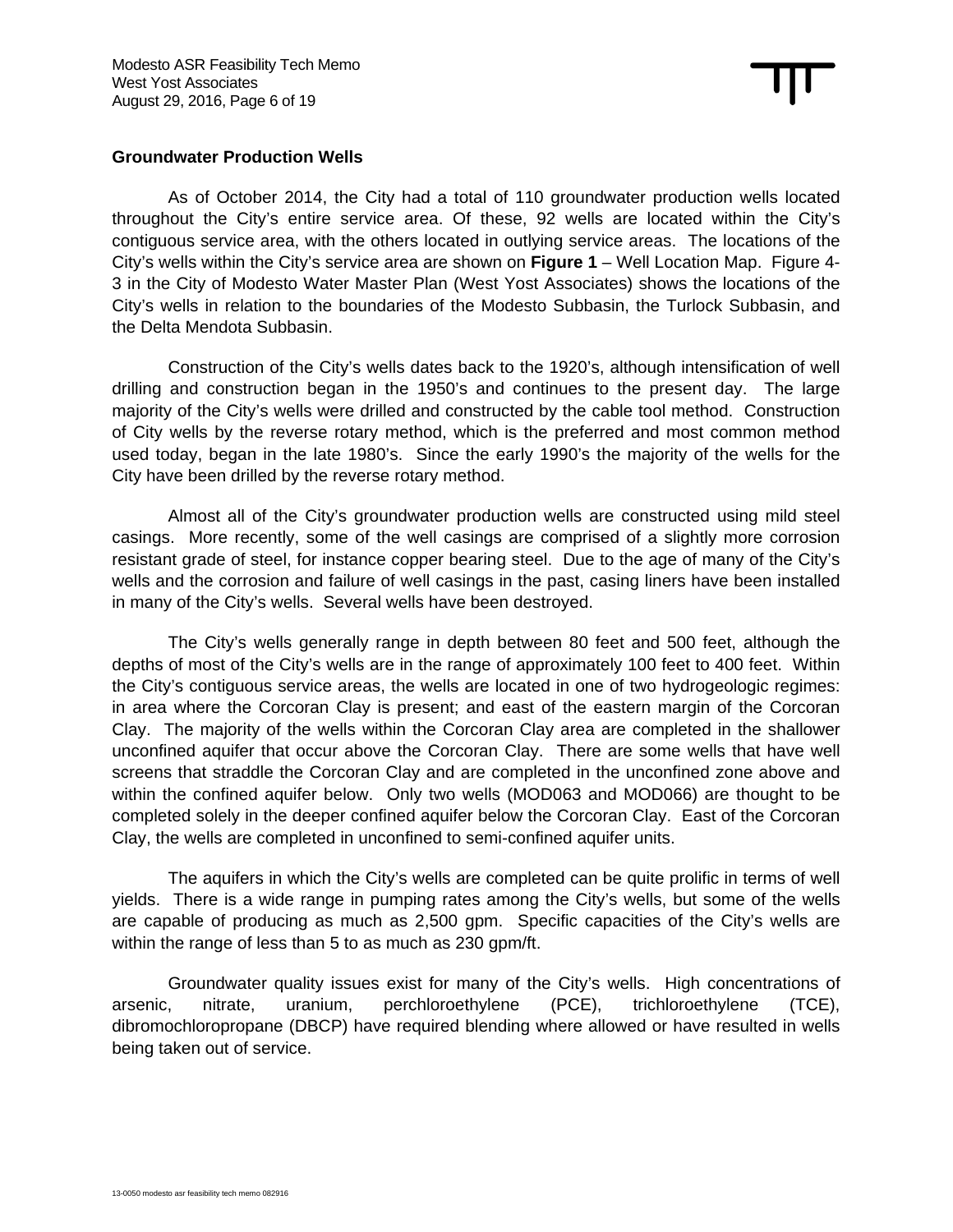The data pertaining to the City's wells, including depth, casing design, screened intervals, hydrogeologic location, completion details, production capacity, and specific capacity were evaluated to preliminary suitable candidate wells for this preliminary ASR assessment.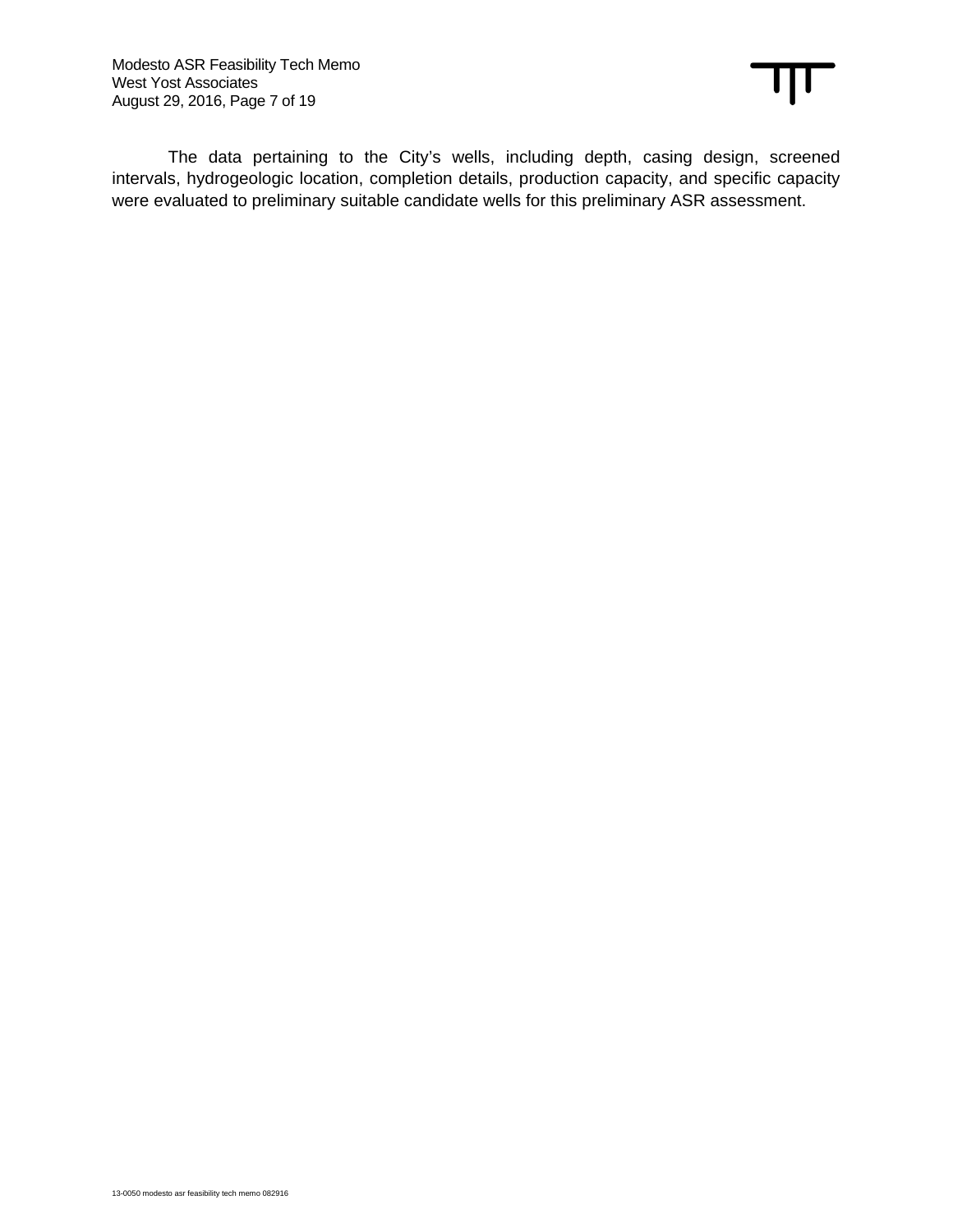# **SCREENING LEVEL ASR FEASIBILITY ANALYSIS**

#### **Existing Wells Injection Capacities**

For purposes of providing initial screening-level estimates of injection capacities of all existing City-owned wells within the contiguous service area, a methodology is used where the per-well injection capacity is estimated based on the following factors:

- Reported existing pumping capacity.
- Specific injectivity is assumed to be one-half of existing specific capacity.
- Available freeboard for water level drawup within well casings is based on the distance between Spring 2011 static water levels and ground surface (i.e., no pressurized injection).

The estimated injection capacity is the minimum of the three factors (i.e., injection capacity is not allowed to exceed pumping capacity). The resulting estimates are summarized in **Tables 1 and 2** and are discussed below. **Table 1** presents estimates for wells located within the unconfined area east of the area where the Corcoran Clay is present, and Table 2 presents estimates for wells in the Confined area (the area where the Corcoran Clay exists). These wells are either in the shallower unconfined aquifers above the Corcoran Clay or completed across the Corcoran Clay, in both the shallower unconfined aquifers and the confined aquifer below the Corcoran Clay. Only two wells (MOD063 and MOD066) are thought to be completed solely in the deeper confined aquifer below the Corcoran Clay.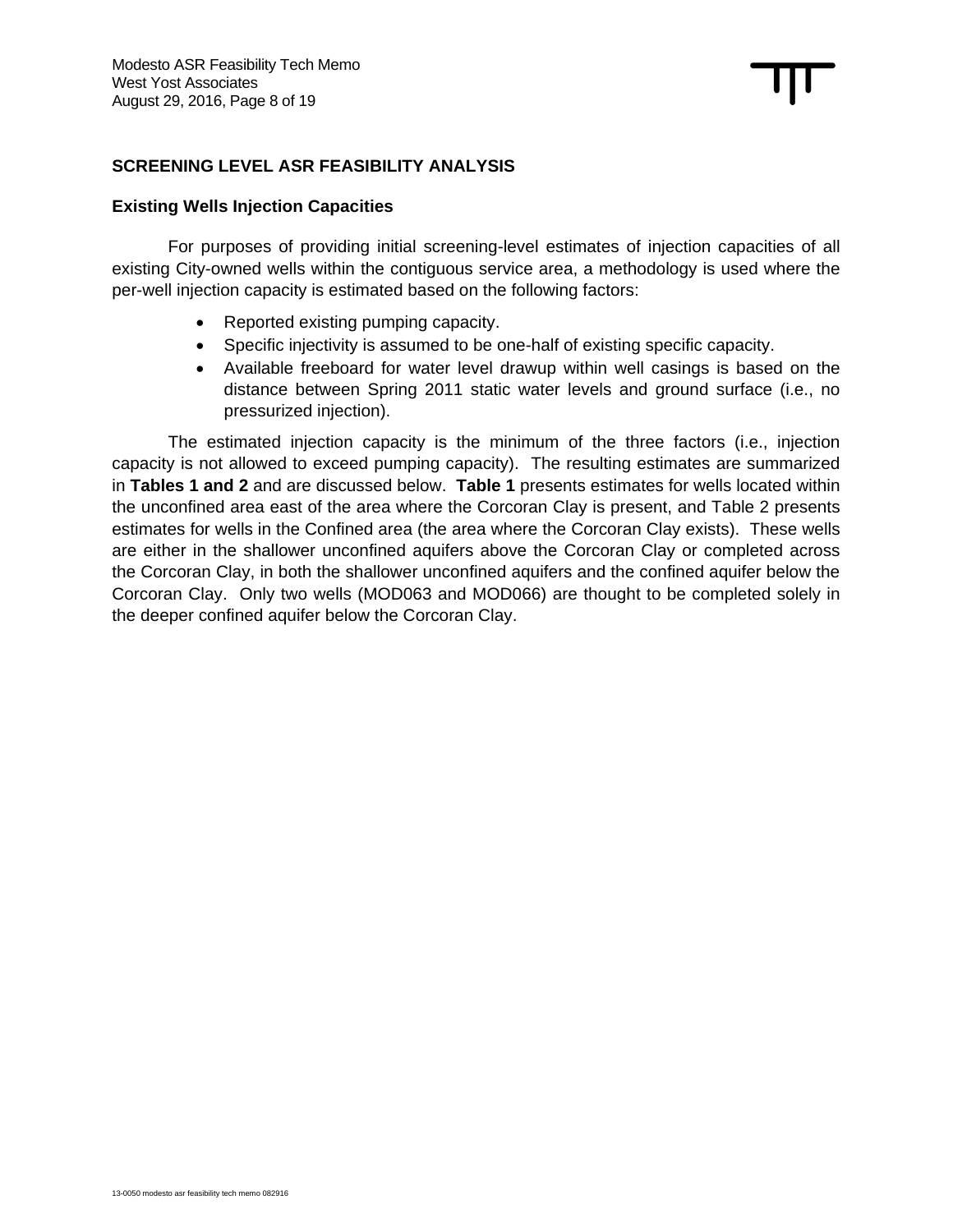

# **Table 1. Screening-Level Injection Capacity Estimates for Existing Wells East Unconfined Area**

1 - Available Draw up (DUP) based on Spring 2011 w ater levels.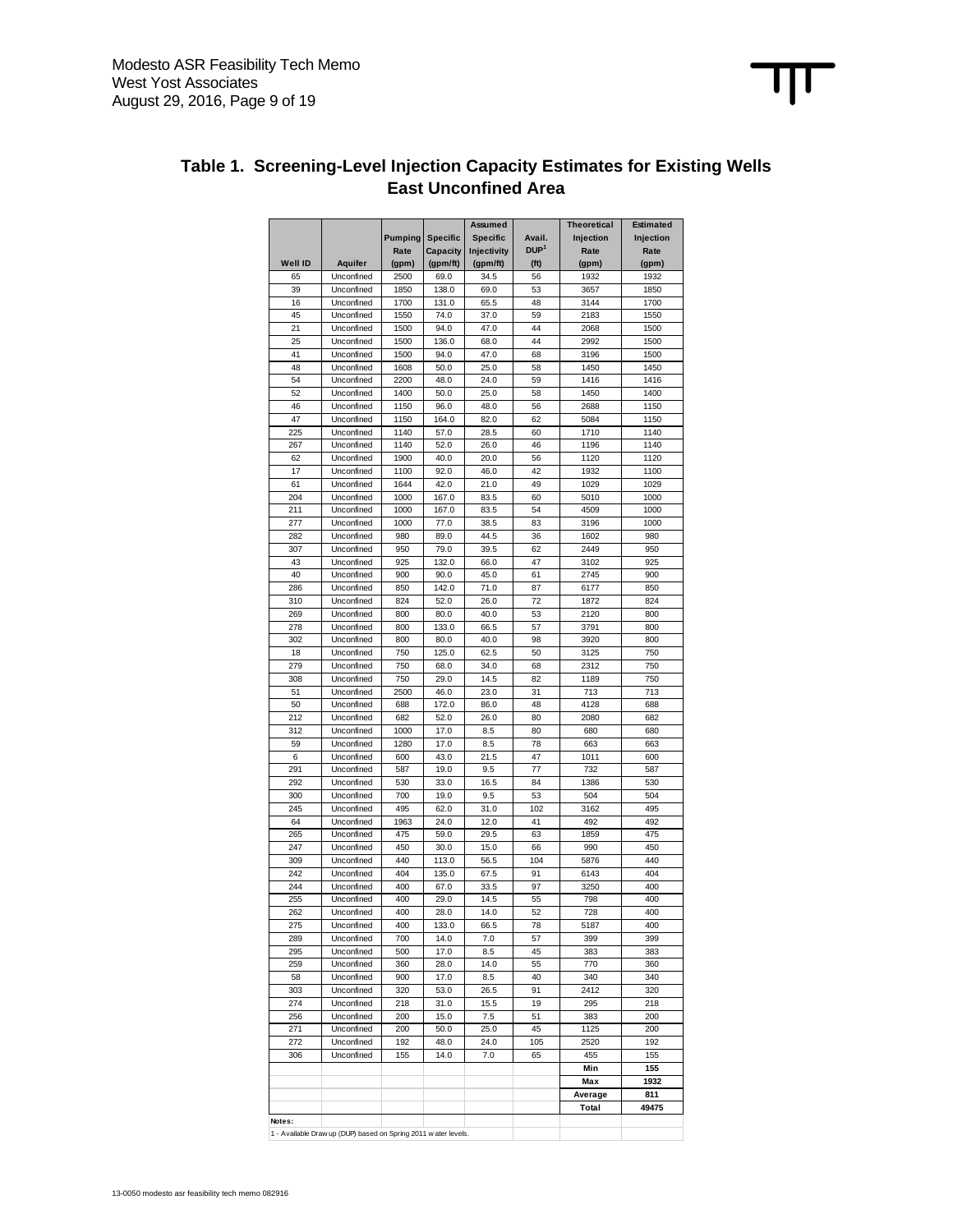

# **Table 2. Screening-Level Injection Capacity Estimates for Existing Wells Confined Area**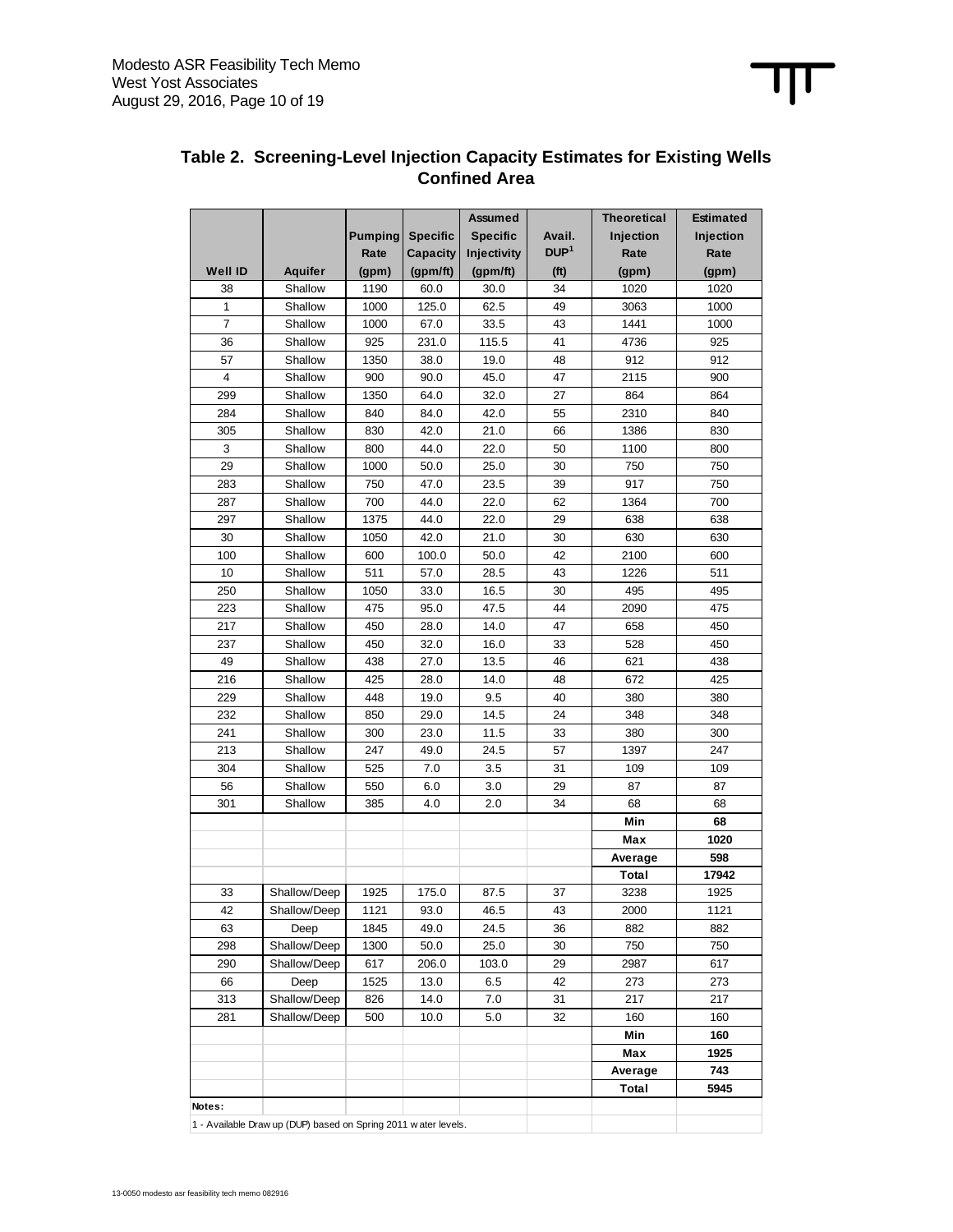**Unconfined Area.** The initial estimated injection capacities of the existing wells located in the Unconfined Area (i.e., wells located east of the Corcoran Clay) range between approximately 155 to 1,930 gpm, averaging approximately 810 gpm (1.17 mgd). Further review of **Table 1** reveals that Well 65 has the highest initial estimated injection capacity of approximately 1,930 gpm (2.78 mgd). The total combined estimated injection capacity of all 61 existing City wells in the Unconfined Area is approximately 49,500 gpm (71.3 mgd).

**Confined Area - Shallow Aquifer.** The initial estimated injection capacities of wells completed in the Shallow Aquifer (i.e., above the Corcoran Clay) in the Confined Area range between approximately 70 to 1,020 gpm, averaging approximately 600 gpm (0.864 mgd). Further review of **Table 2** reveals that Well 38 has the highest initial estimated injection capacity of approximately 1,020 gpm (1.47 mgd). The total combined estimated injection capacity of all 30 existing City wells in the Shallow Aquifer in the Confined Area is approximately 17,940 gpm (25.8 mgd).

**Confined Area - Deep Aquifer.** The initial estimated injection capacities of existing City wells completed in the Deep Aquifer (i.e., below the Corcoran Clay) in the Confined Area range between approximately 160 to 1,925 gpm, averaging approximately 740 gpm (1.07 mgd). It is noted that of the 8 City wells that penetrate the Deep Aquifer, only two are solely completed in this aquifer, with relatively moderate estimated injection capacities ranging between approximately 270 to 880 gpm. Further review of **Table 2** reveals that Well 33 (completed in both the Shallow and Deep Aquifers) has the highest estimated injection capacity of approximately 1,925 gpm (2.77 mgd). The total combined estimated injection capacity of all 8 existing City wells that penetrate the Deep Aquifer is approximately 5,950 gpm (8.57 mgd).

# **Existing Wells Injection Capacities – Site-Specific Analyses**

The above initial screening-level analysis identified the following three wells as having the highest preliminary estimated injection capacities in each of the three aquifers within the City's contiguous service area:

- Well 65 (Unconfined Aquifer)
- Well 38 (Confined Area Shallow Aquifer)
- Well 33 (Confined Area Shallow / Deep Aquifers)

Based on our review of the Well Completion Reports for these wells, we find no apparent fatal flaws with regards to their as-built constructions that would preclude them as potential candidate ASR testing sites (e.g., screen consists of torch-cut slots, missing or incomplete information regarding well completion, lithology, etc.); therefore, these wells have been selected as potential candidates for ASR testing and are analyzed further utilizing a more in-depth sitespecific methodology compared to the above initial screening-level methodology. Key as-built construction and well performance data most relevant to ASR capacity analysis for the three selected wells are summarized in **Table 3** below: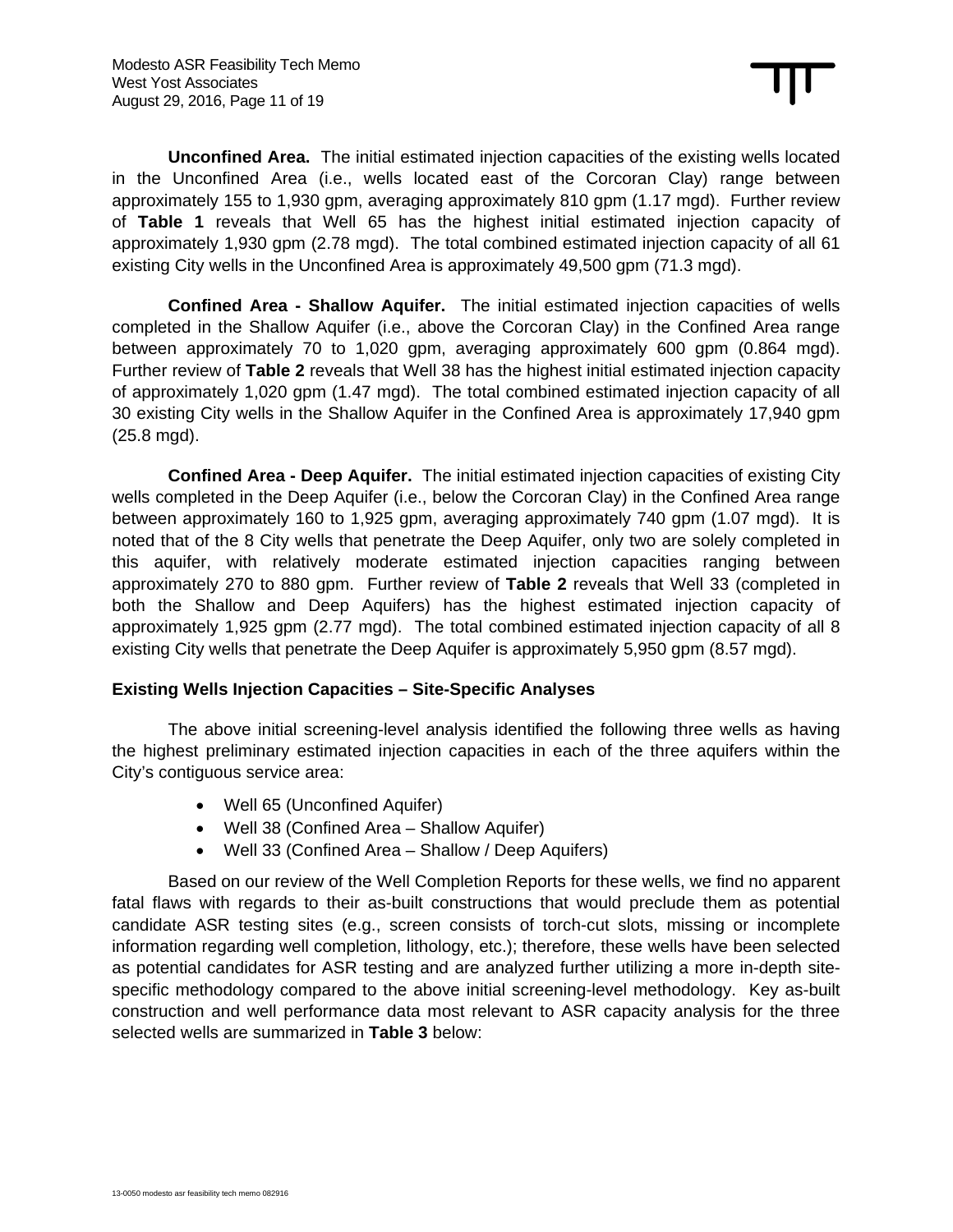|                                          |               |           |     |               | Total Depth Seal Depth Screen Intervals (ft bgs) Total Screen | Q     |                   | Q/s      |
|------------------------------------------|---------------|-----------|-----|---------------|---------------------------------------------------------------|-------|-------------------|----------|
| Well                                     | (ft. bgs) $1$ | (ft. bgs) | Top | <b>Bottom</b> | (f <sup>t</sup> )                                             | (gpm) | (f <sub>t</sub> ) | (gpm/ft) |
| 65                                       | 379           | 131       | 165 | 374           | 91                                                            | 2,500 | 36                | 69.4     |
| 38                                       | 221           | 108       | 105 | 213           | 108                                                           | 1.190 | 20                | 59.5     |
| 33                                       | 278           | 102       | 96  | 278           | 182                                                           | 1,925 | 11                | 175      |
| Notes:                                   |               |           |     |               |                                                               |       |                   |          |
| 1 - feet below ground surface (bgs).     |               |           |     |               |                                                               |       |                   |          |
| $2$ - discharge rate $(Q)$ .             |               |           |     |               |                                                               |       |                   |          |
| 3 - total draw dow n after 24 hours (s). |               |           |     |               |                                                               |       |                   |          |

## **Table 3. Summary of As-Built Construction and Well Performance**

The injection capacity of any given dual-purpose ASR well is dependent on a variety of site-specific factors, which can be generally categorized into issues associated with; 1) well response to injection, and 2) aquifer response to injection. Examples of issues associated with the well response include allowable drawup within the well casing before some head limitation is reached, and the available drawdown for well backflushing. Issues associated with aquifer response to injection involve the available "freeboard" in the aquifer for water levels (piezometric head) to be increased without inducing undesirable results. To the extent possible, ASR wells should be designed and operated to maximize injection and production rates while operating within the constraints of these site-specific factors. A discussion of each of these factors and their influence on the theoretical injection capacities of ASR wells based on the hydraulic parameters developed from data generated at the identified City-owned well sites is presented below.

#### **Well Response to ASR**

One method of estimating the injection capacity limits of an ASR well is to determine the amount of drawup available within the well casing for injection, and calculate the maximum injection rate based on the theoretical water level response to injection utilizing the Theis equation (Theis, 1935).

**Available Drawup.** During injection, the water level (head) in the well and aquifer will increase due to mounding in the aquifer. The available drawup in the well casing for injection is determined based on the depth to water prior to injection (static water level) plus the amount of wellhead pressurization considered reasonable (if any).

As discussed above, the available water-level data indicate that depths to water at City wells range between approximately 25 and 50 feet, depending on location and aquifer. A wellhead pressure of 30 psi (approximately 70 feet equivalent head of water) is considered a reasonable maximum for pressurized injection, based on conservative estimates of the conventional grades of casing, pump seals, and instrument components. A summary of the available drawup constraints for each well based on the above limiting criteria is presented below in **Table 4**.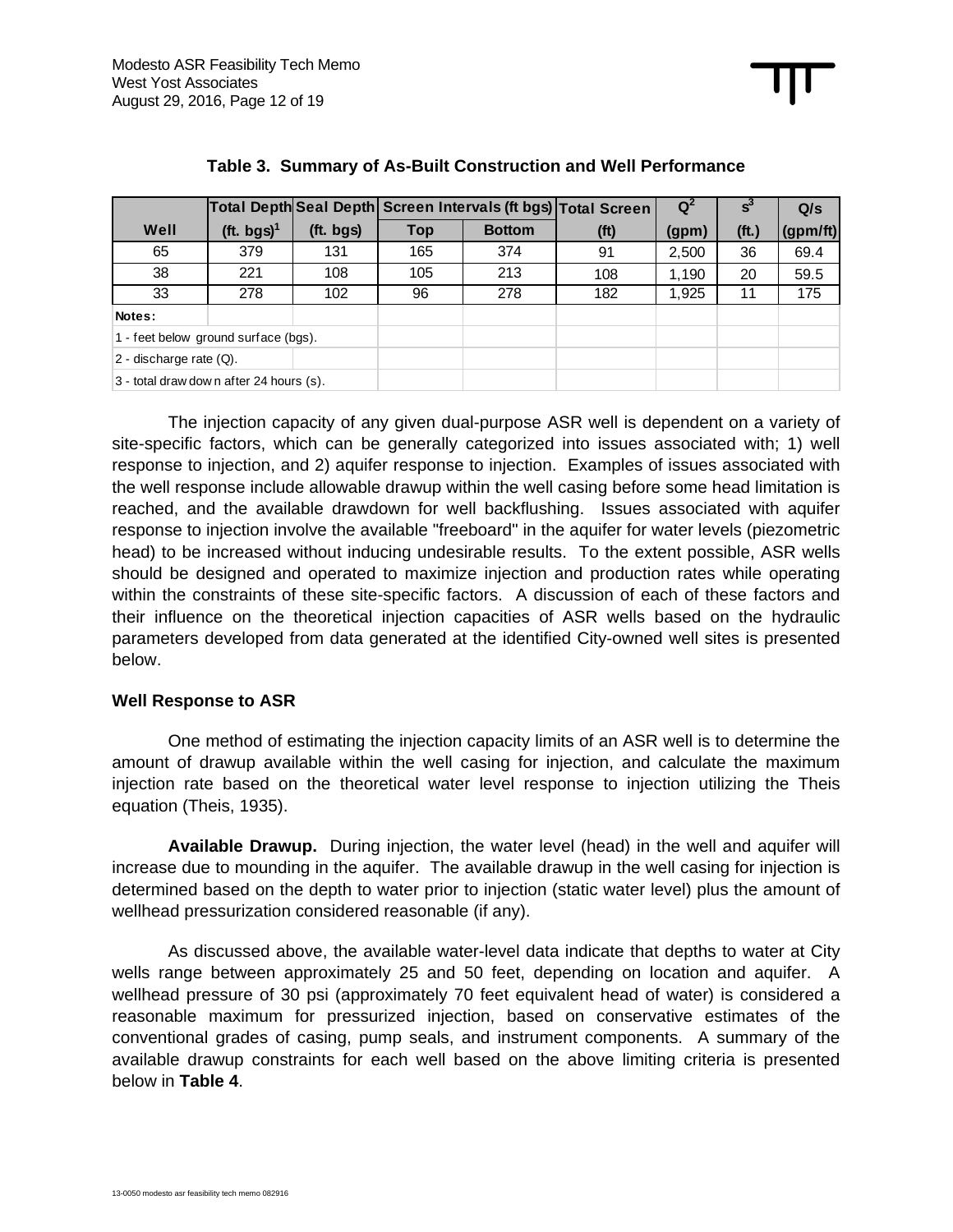|        | <b>Available Drawup (ft.)</b> |                    |  |  |  |  |
|--------|-------------------------------|--------------------|--|--|--|--|
|        | <b>Minimum</b>                | <b>Maximum</b>     |  |  |  |  |
| Well   | $(DTW)^1$                     | $(30 \text{ psi})$ |  |  |  |  |
| 65     | 56                            | 125                |  |  |  |  |
| 38     | 34                            | 103                |  |  |  |  |
| 33     | 37                            | 106                |  |  |  |  |
| Notes: |                               |                    |  |  |  |  |
|        |                               |                    |  |  |  |  |

# **Table 4. Available Drawup Summary**

1 - Depth to Water (DTW) based on Spring 2011 levels.

As shown in **Table 4**, the available drawup within the well casings (under Spring 2011 conditions) below ground surface ranges between approximately 35 and 55 feet. For pressurized injection scenarios, the total available drawup ranges between approximately 105 to 125 feet. It is noted that following periods of drought or increased levels of seasonal extraction when water levels in the basin are lower, more drawup for injection would be available. For purposes of this preliminary analysis, however, pre-drought spring-time high water levels are utilized to conservatively constrain the injection capacity estimates.

**Well Response to Injection.** The theoretical drawup response of a well to injection can be calculated utilizing the Theis equation and aquifer parameters of transmissivity and storativity. As discussed previously, transmissivity estimates for the various aquifer formations that City wells penetrate range between approximately 30,000 to 80,000 gpd/ft, depending on location and aquifer formation(s). Storage coefficient values similarly vary, ranging between approximately 1 x 10<sup>-1</sup> to 10<sup>-6</sup> (dimensionless). For test well sites with pumping test data, the site-specific transmissivity values are utilized. For this analysis, assumed aquifer parameter values are used based on the aquifer penetrated as follows:

- Unconfined and Shallow Aquifers:
	- $O T = 70,000$  gpd/ft
	- $\circ$  S = 1 x 10<sup>-1</sup>
- Deep Aquifer:
	- $O T = 30,000$  gpd/ft
	- $S = 1 \times 10^{-5}$

For purposes of this preliminary analysis, it is assumed that essentially continuous injection operations would occur over a six month wet / low-demand period, e.g., from December through May (183 days continuous, interrupted only briefly for periodic backflushing).

The theoretical calculations based on the Theis equation assume a perfectly efficient well without hydraulic losses in the well casing, well screen, gravel pack or well bore. In practice, however, properly constructed new municipal and ASR wells typically have efficiencies of approximately 60 to 80 percent. For purposes of this preliminary analysis, the current well efficiencies based on Spring 2011 performance testing are utilized.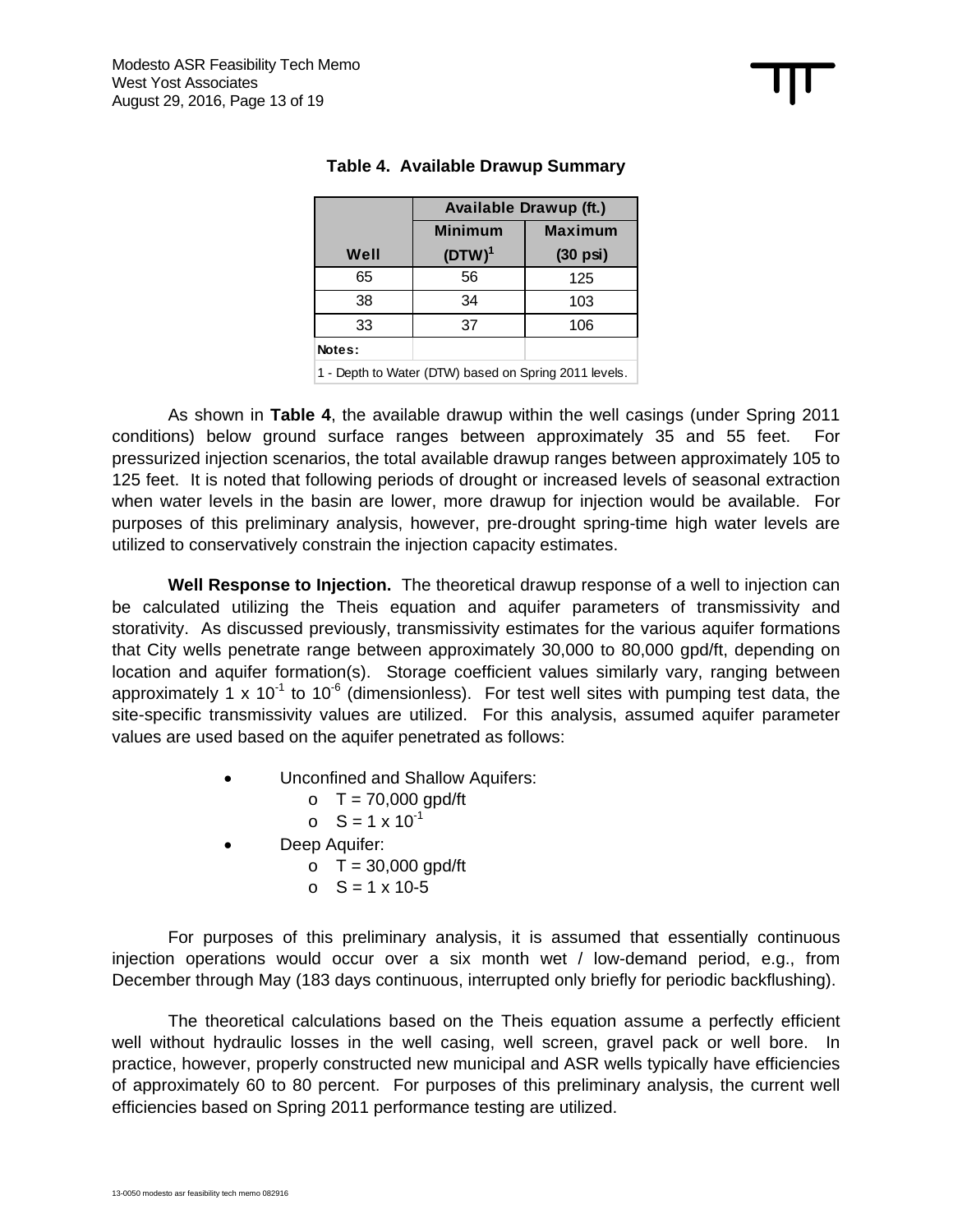Based on these relationships and assumptions, the resulting injection rate that would raise water levels within the well casing to: 1) ground surface, and, 2) result in 30 psi of wellhead pressure, after 183 days of injection are presented in **Table 5** below:

|        | <b>Theoretical Injection</b> |                         | Well              |          | <b>Injection Rate</b>             |
|--------|------------------------------|-------------------------|-------------------|----------|-----------------------------------|
|        | Capacity (gpm)               |                         | <b>Efficiency</b> |          | w/ Efficiency Losses <sup>1</sup> |
| Well   | Min (gs)                     | $\textsf{Max}$ (30 psi) | $(\%)$            | Min (gs) | <b>Max (30 psi)</b>               |
| 65     | 1950                         | 4360                    | 60                | 1170     | 2616                              |
| 38     | 1200                         | 3600                    | 61                | 732      | 2196                              |
| 33     | 375                          | 1070                    | 60                | 225      | 642                               |
| Notes: |                              |                         |                   |          |                                   |
| .      |                              |                         |                   |          |                                   |

**Table 5. "Theoretical Well Response" Injection Rate Summary** 

1 - Well hydraulic efficiency based on Spring 2011 performance testing.

As shown in **Table 5**, it is estimated that theoretical injection rates (accounting for efficiency losses) ranging between 225 to approximately 1,170 gpm would create drawup within the ASR well casings that would raise water levels up to ground surface after 183 days of continuous injection (with routine backflushing to limit plugging). Allowing for pressurized injection (up to 30 psi of wellhead pressure), injection rates ranging between approximately 640 and 2,615 gpm are theoretically feasible. In general, wells in the Unconfined Area and Shallow Aquifer of the Confined Area tend to have greater theoretical capacities (e.g., Wells 65 and 38, respectively) whereas the well located in the Confined Area and completed in the Deep Aquifer appears to be less favorable.

**Backflushing Capacity.** This constraint considers the amount of drawdown available above the perforations for backflushing. No source of injection water is completely free of particulates; therefore, backflushing (i.e., pumping) of injection wells is routinely performed to create flow reversals in the well, which removes particles introduced into the well during injection (this is analogous to backwashing of media filters to affect particulate removal). Periodic, vigorous backflushing is absolutely necessary to maintain injection capacity. The ability to adequately backflush ASR wells while maintaining a flooded perforated section is, therefore, a critically important consideration when designing and operating ASR well facilities.

Based on experience at other injection wells, it has been shown that it is desirable to backflush injection wells at rates of at least twice the rate of injection in order to maximize backflushing effectiveness. This is done to create pore throat velocities that are sufficient to remove particulates introduced during injection that have filled pore spaces and cling to grains of sand. This criterion is considered to be the most conservative and important for maintaining long-term injection performance, and is, therefore, at least initially, adopted as the limiting backflushing criteria utilized for this project. For purposes of this preliminary analysis, it is assumed that an ASR well at any given site would have comparable perforated intervals as the existing City well. A summary of the factors related to backflushing capacities for the potential ASR sites is presented in **Table 6** below: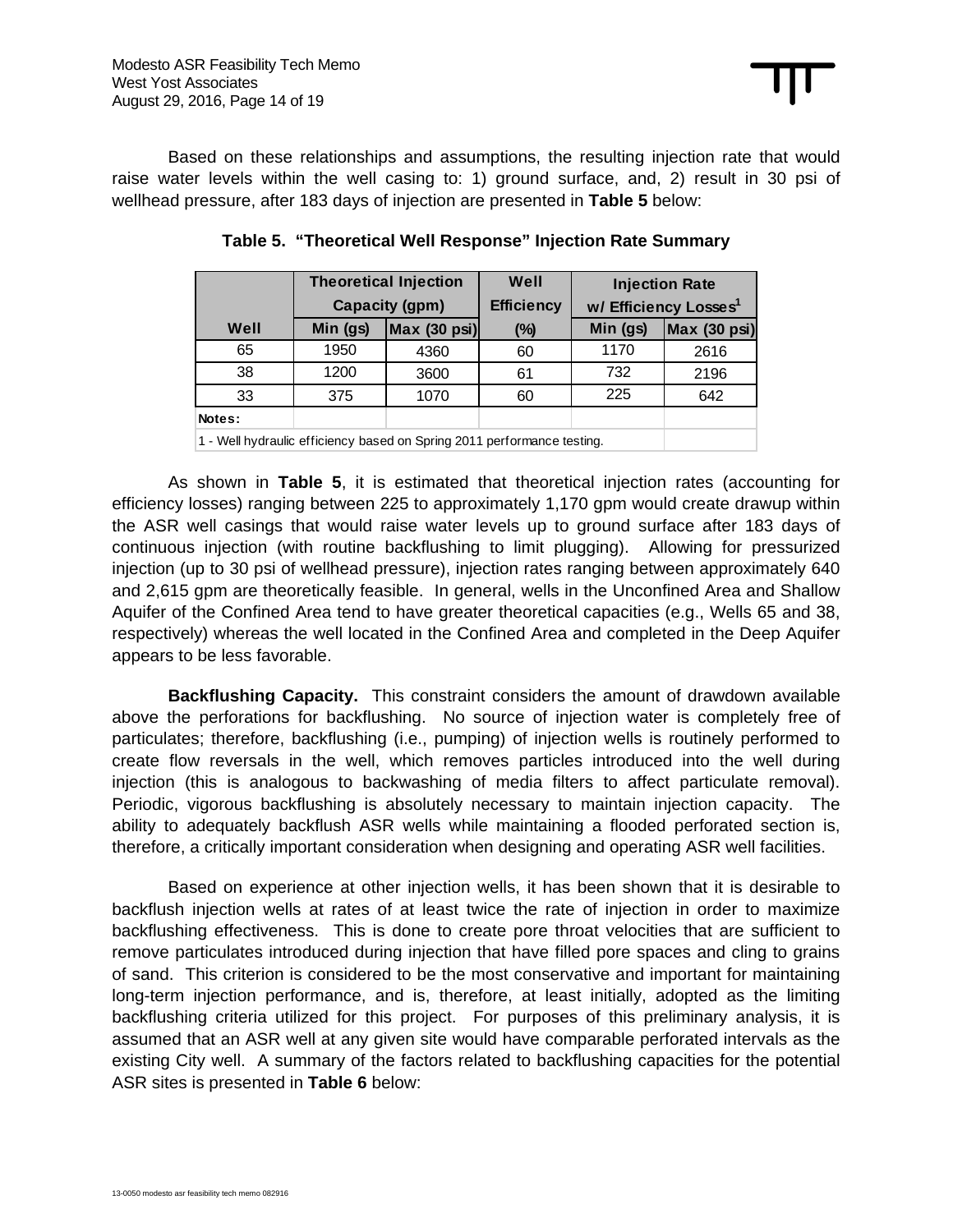|                              |                  | Top of        | <b>Available</b>  |          |                  |                  |
|------------------------------|------------------|---------------|-------------------|----------|------------------|------------------|
|                              | SWL <sup>1</sup> | <b>Screen</b> | <b>Drawdown</b>   | Q/s      | Capacity (gpm)   |                  |
| Well                         | (ft bgs)         | (ft bgs)      | (f <sup>t</sup> ) | (gpm/ft) | <b>Backflush</b> | <b>Injection</b> |
| 65                           | 56               | 165           | 109               | 69.4     | 7569             | 3785             |
| 38                           | 34               | 105           | 71                | 59.5     | 4225             | 2112             |
| 33                           | 37               | 96            | 59                | 175.0    | 10325            | 5163             |
| Notes:                       |                  |               |                   |          |                  |                  |
| 1 - Static Water Level (SWL) |                  |               |                   |          |                  |                  |

# **Table 6. "Backflushing Capacity" Constraint Summary**

As shown in **Table 6**, theoretical injection rates as constrained by backflushing capacity range between approximately 2,110 gpm up to 5,160 gpm.

**Downhole Velocity.** The well's internal diameter is another limiting factor on the injection capacity. Experience at other injection wells has shown that excessive downhole velocities can lead to the entrainment of air bubbles, sweeping them into the well screen and formation, which results in air binding and plugging of the well. The internal casing diameter is directly proportional to the downhole velocity (DHV) of the injected water. Limiting downhole velocities below the rate at which average size air bubbles rise (1.0 ft/sec; Olsthoorn, 1982), has been shown to be a prudent injection well operational constraint. A summary of the downhole velocity constraints for the selected wells is presented in **Table 7** below:

|      | Casing<br>Injection<br>Diam.<br>Rate |       |
|------|--------------------------------------|-------|
| Well | (in)                                 | (gpm) |
| 65   | 18                                   | 793   |
| 38   | 18                                   | 793   |
| 33   | 16                                   | 627   |

As shown in **Table 7**, the injection rates are limited to approximately 630 to 790 gpm by the downhole velocity constraint.

#### **Aquifer Response to ASR**

Utilizing the aquifer parameters presented previously, the theoretical water-level mounding response to injection within the aquifer system can also be calculated utilizing the Theis equation. These aquifer parameters relate to other potential constraints in ASR well operations, as described and analyzed below.

**Hydrofracturing Limits.** As discussed previously, the target aquifers for injection are generally semi-confined to confined*.* During injection, the injection heads must not exceed pressures that would create vertical cracks in the confining layers (hydraulic fracturing) through which injected water may flow upward into overlying sediments or to the ground surface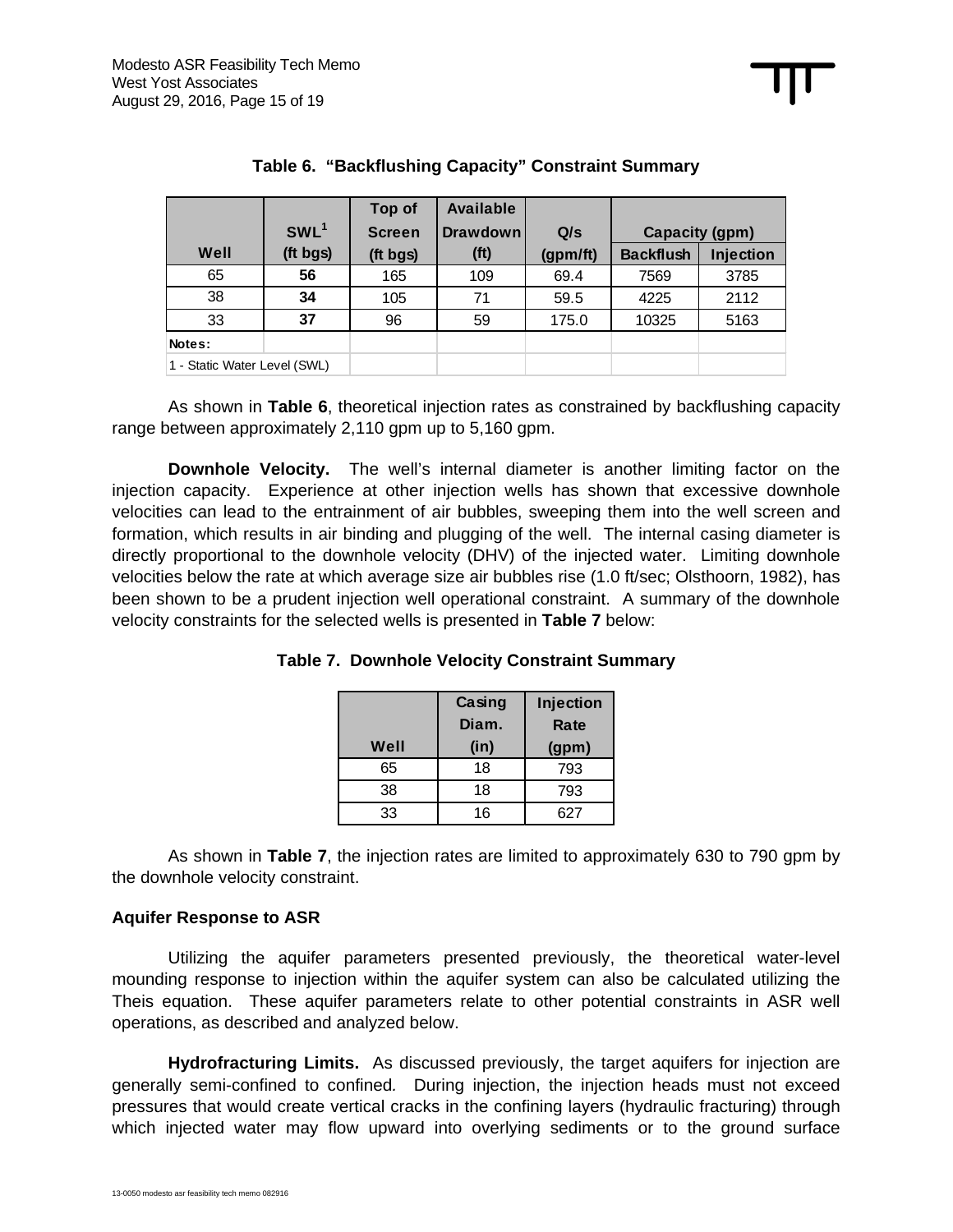('daylighting'). The pressure in the confined aquifer must not exceed vertical grain pressures of the materials overlying the confining layer to avoid hydraulic fracturing. Based on soil mechanics, Huisman and Olsthoorn (1983) suggest that the maximum allowable drawup to avoid hydraulic fracturing can be calculated using the equation:

## $s < 0.22$  (A+B)

Where:  $s =$  total drawup (ft)

 $A =$  depth from ground surface to the top of the confining layer (ft)  $B =$  depth from ground surface to static water level (ft).

The depths to the top of the confining layer above the completed aquifer at each well were determined based on review of the lithologic logs.Utilizing the Theis equation and the aquifer parameters presented previously, the estimated injection rates that would be within the hydrofracturing limits at the borehole wall (1.0 ft radius) for the subject well is presented in **Table 8** below:

|      | Depth to          | <b>Static</b> | <b>Total</b>      | Max.      |
|------|-------------------|---------------|-------------------|-----------|
|      | Confining         | Water         | <b>Available</b>  | Injection |
|      | Layer             | Level         | Drawup            |           |
| Well | (f <sup>t</sup> ) | (ft bgs)      | (f <sup>t</sup> ) | (gpm)     |
| 65   | 156               | 56            | 47                | 1650      |
| 38   | 72                | 34            | 23                | 800       |
| 33   | 77                | 37            | 25                | 250       |

**Table 8. "Hydrofracturing" Constraint Summary** 

As shown in **Table 8**, injection rates as constrained by hydrofracturing potential limits range from approximately 250 gpm up to 1,650 gpm.

**Offsite Impacts Limits.** This constraint is based on estimates of the maximum injection rate that can be achieved without causing water levels in the aquifer system offsite to rise above some level that would cause undesirable results. Typically, this means raising water levels above the ground surface at an offsite well and causing it to become artesian and start flowing at the surface (i.e., daylighting). Utilizing the Theis equation and the aquifer parameters presented above, the maximum injection rate that can be sustained for 183 days without raising water levels above ground surface at the nearest known offsite well is summarized in **Table 9** below: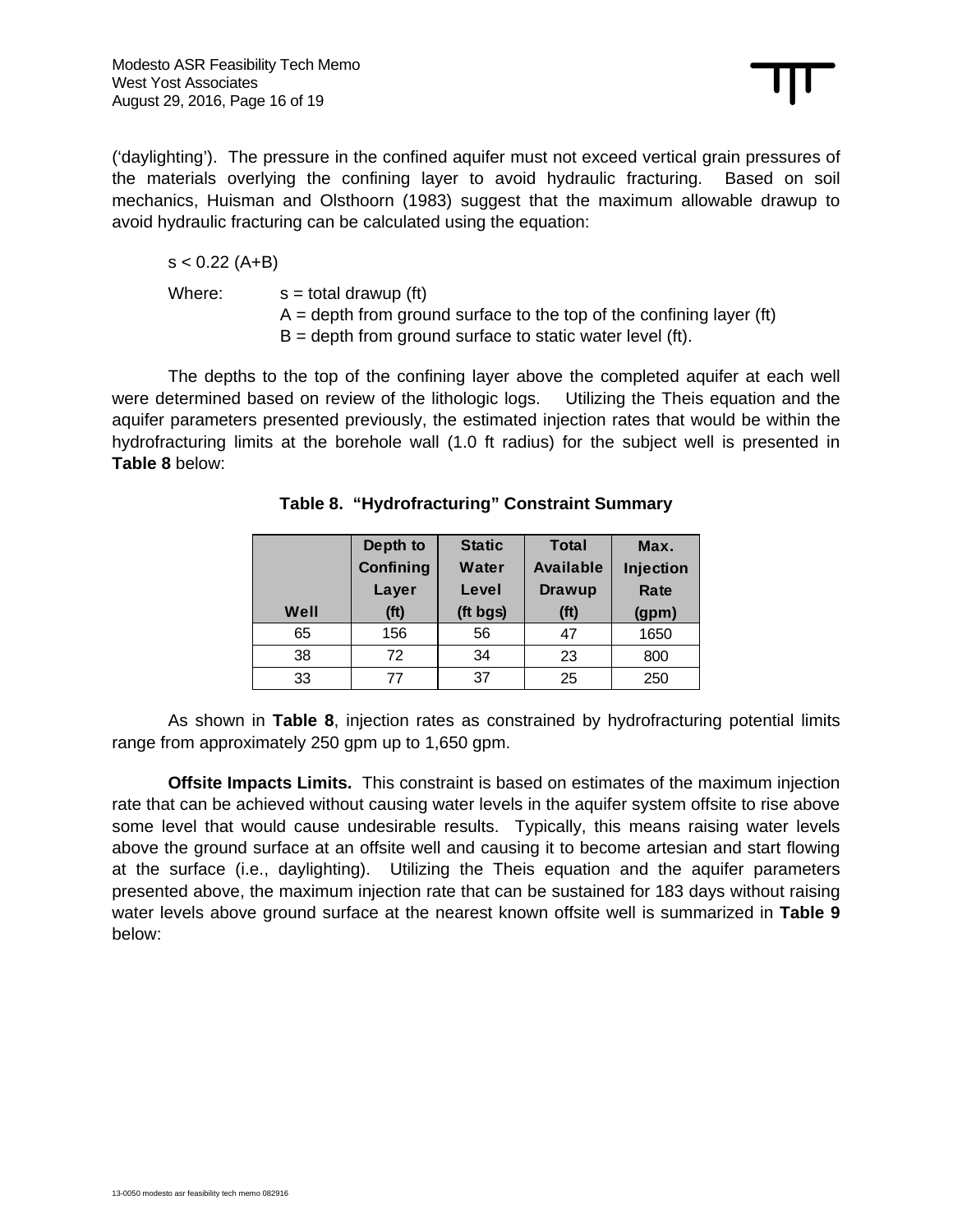|      | <b>Distance to</b> |                   | Max.  |  |
|------|--------------------|-------------------|-------|--|
|      | <b>Nearest</b>     | <b>Allowable</b>  |       |  |
|      | Offsite Well       | Drawup            | Rate  |  |
| Well | (f <sup>t</sup> )  | (f <sup>t</sup> ) | (gpm) |  |
| 65   | 2295               | 55                | 16250 |  |
| 38   | 1975               | 35                | 9000  |  |
| 33   | 3800               | 35                | 975   |  |

# **Table 9. "Offsite Impact Limits" Constraint Summary**

As shown in **Table 9**, injection rates as constrained by offsite impact limits range from as low as 975 gpm up to 16,250 gpm.

# **Summary of Injection Well Capacity Constraints**

A summary of all the site-specific injection capacity constraints presented above for the three ASR candidate City well sites is presented in **Table 10** below:

|                                                      | <b>Injection Capacity (gpm) vs. Constraint</b> |              |                     |                 |                   |                |  |
|------------------------------------------------------|------------------------------------------------|--------------|---------------------|-----------------|-------------------|----------------|--|
|                                                      | <b>Well Response</b>                           |              | <b>Backflushing</b> | <b>Downhole</b> | Hydro-            | <b>Offsite</b> |  |
| Well                                                 | Min (gs)                                       | Max (30 psi) | <b>Capacity</b>     | <b>Velocity</b> | <b>Fracturing</b> | <b>Impacts</b> |  |
| 65                                                   | 1170                                           | 2616         | 3785                | 793             | 1650              | 16250          |  |
| 38                                                   | 732                                            | 2196         | 2112                | 793             | 800               | 9000           |  |
| 33                                                   | 225                                            | 642          | 5163                | 627             | 250               | 975            |  |
| Notes:                                               |                                                |              |                     |                 |                   |                |  |
| Primary limiting factors show n in <b>bold</b> type. |                                                |              |                     |                 |                   |                |  |

#### **Table 10. Injection Capacity Constraints Summary**

In summary, evaluation of the various hydrogeologic and operational factors that constrain the injection capacities of the three identified potential candidate ASR testing sites reveals that the primary limiting factor on the injection capacity of Well 65 is the downhole velocity criterion (i.e., is limited by the 18-inch-diameter casing), which limits the **injection rate to approximately 790 gpm (1.14 mgd)**, regardless of the theoretical capacity as constrained by any other criteria.

The evaluation also reveals that the well response to injection (without pressurized casing injection) criterion is the primary limiting factor at Wells 38 and 33, which limits **injection rates to approximately 730 and 225 gpm (1.05 and 0.324 mgd), respectively**. This finding is not surprising given the relatively shallow depths to water in the area (both of these wells are located in the Confined Area in the western portion of the service area). If pressurized casing injection is determined to be an acceptable practice, then the downhole velocity criterion becomes the limiting factor at Well 38 and the hydrofracturing criterion becomes the limiting factor at Well 33, with injection rates of approximately 790 and 250 gpm (1.14 and 0.360 mgd), respectively.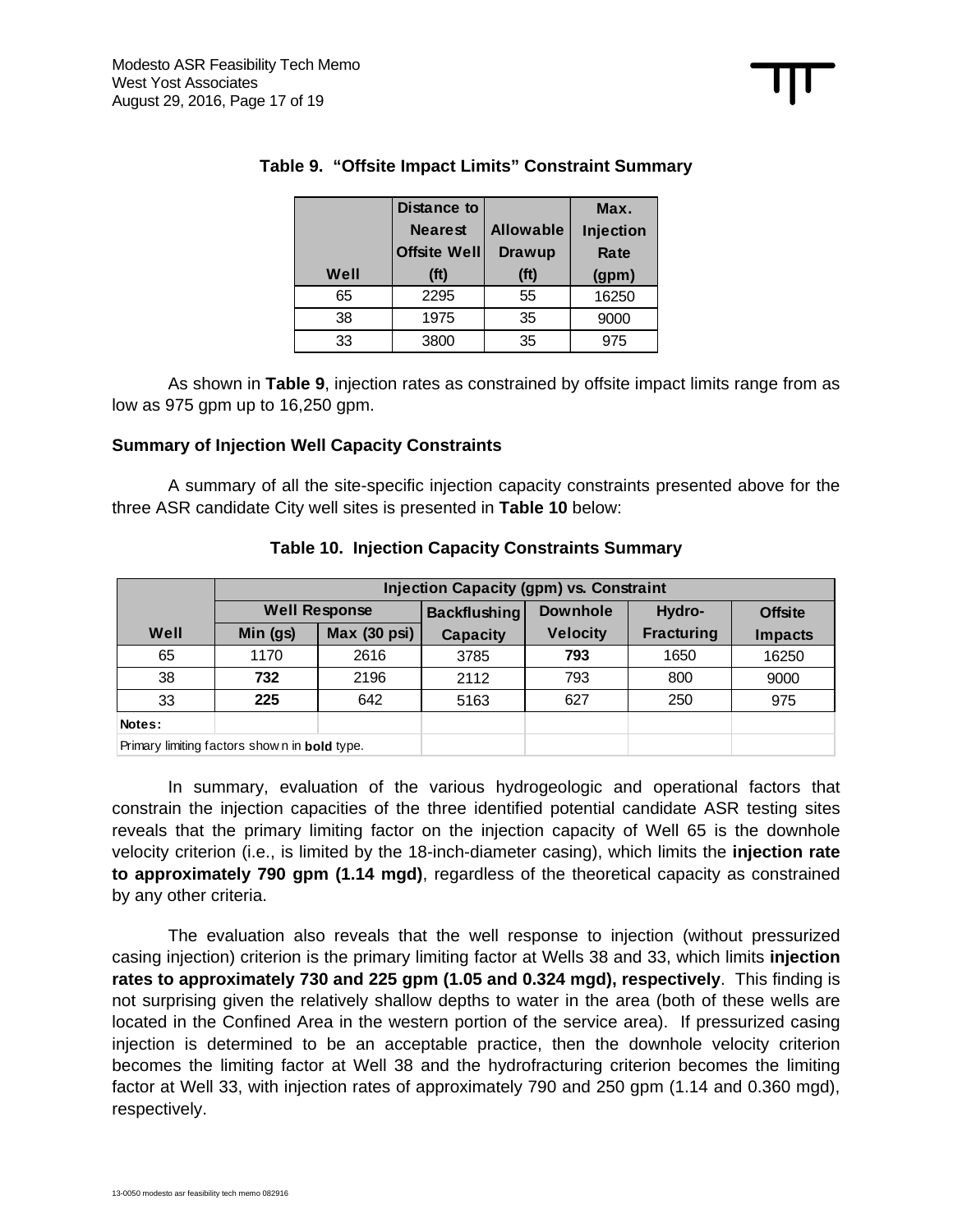# **CONCLUSIONS AND RECOMMENDATIONS**

Pueblo's primary conclusion developed through the Feasibility Level Evaluation of Aquifer Storage and Recovery for the City of Modesto is that ASR appears to be viable water supply management tool available to the City. We recommend that the City further advance the establishment of an ASR program with a focused evaluation of the various components integral to ASR operations, such as: analysis of source water availability and source water quality; geochemical interactions between source water and native groundwater; and regulatory issues associated with ASR operations. Pilot ASR testing (ASR Demonstration Test Program) is also recommended in order to empirically verify the conclusions of the initial study and to develop site-specific data regarding the effectiveness, impacts, and economics of ASR. These test program data would then serve as the basis for evaluating, planning, and permitting a full-scale ASR program within the City. The City may choose to perform the demonstration project using an existing well, or by upgrading a new well (such as the upcoming Tivoli Well slated to be designed as a municipal extraction well).

The goals of the ASR Demonstration Test Program would include the following:

- Demonstrate/verify the beneficial impacts to water levels in the basin from ASR operations.
- Demonstrate/verify that beneficial injection rates can be maintained for sustained periods of injection (i.e., no significant loss in well efficiency).
- Demonstrate/quantify the effectiveness of periodic well flushing on well performance (i.e., specific capacity).
- Verify/quantify that the recovered water meets all Title 22 drinking water standards.
- Verify/quantify that the recovered water does not create or exacerbate any consumer acceptance issues (i.e., taste, odor, visual clarity, effervescence, etc.).
- Verify/quantify that injected water remains geochemically stable during storage and recovery.
- Quantify the benefits to aquifer water quality (including stability and salt balance issues) from ASR operations.